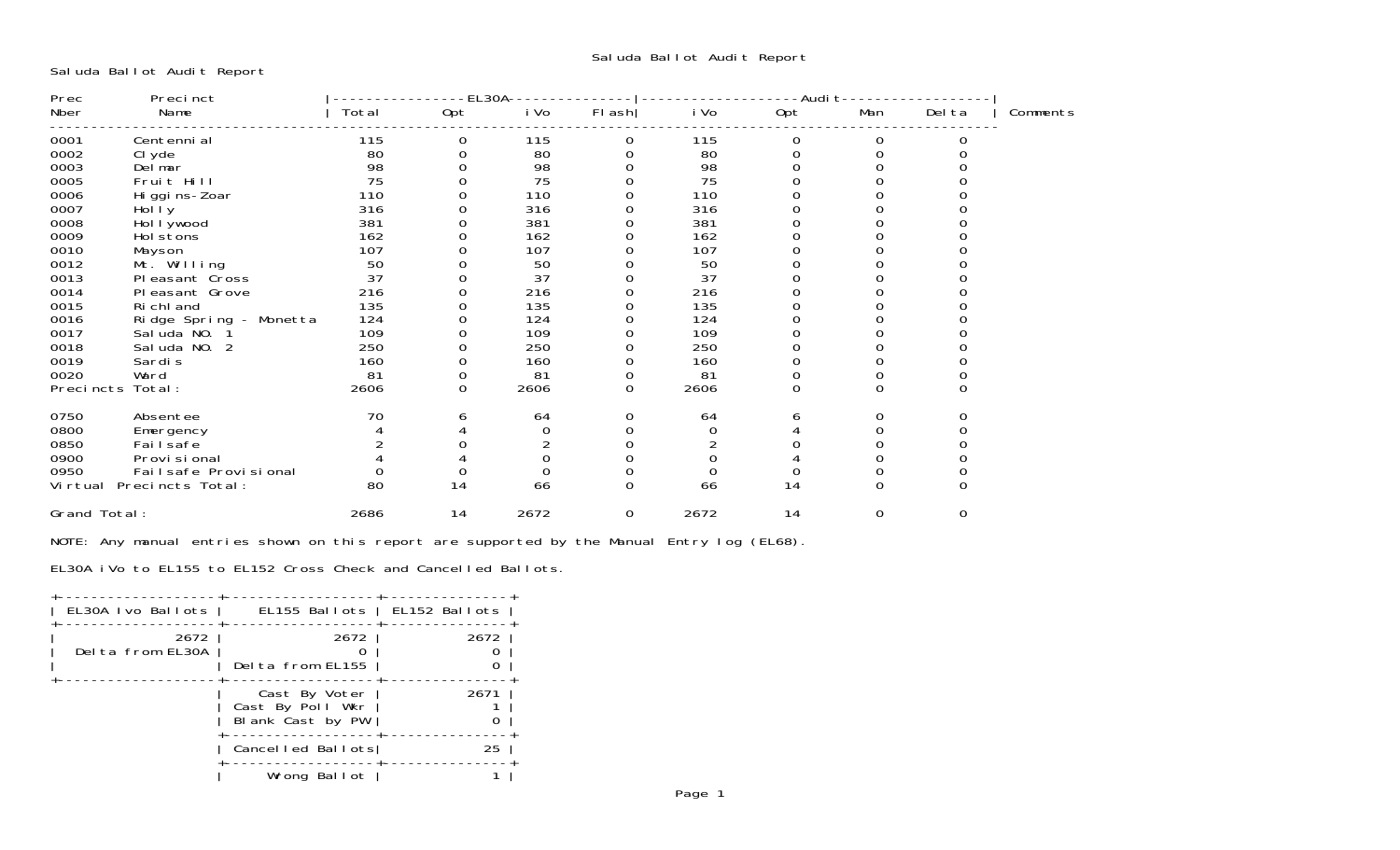|  |  | Voter Left AB<br>Voter Left BB<br>Voter Request<br>Printer Problem<br>Terminal Problem<br>Other Reason |  |  |
|--|--|--------------------------------------------------------------------------------------------------------|--|--|
|--|--|--------------------------------------------------------------------------------------------------------|--|--|

Saluda Ballot Audit Report | Voter Left AB | 0 | (AB = After ballot selected by poll worker.) | Voter Left BB | 1 | (BB = Before ballot selected by poll worker.)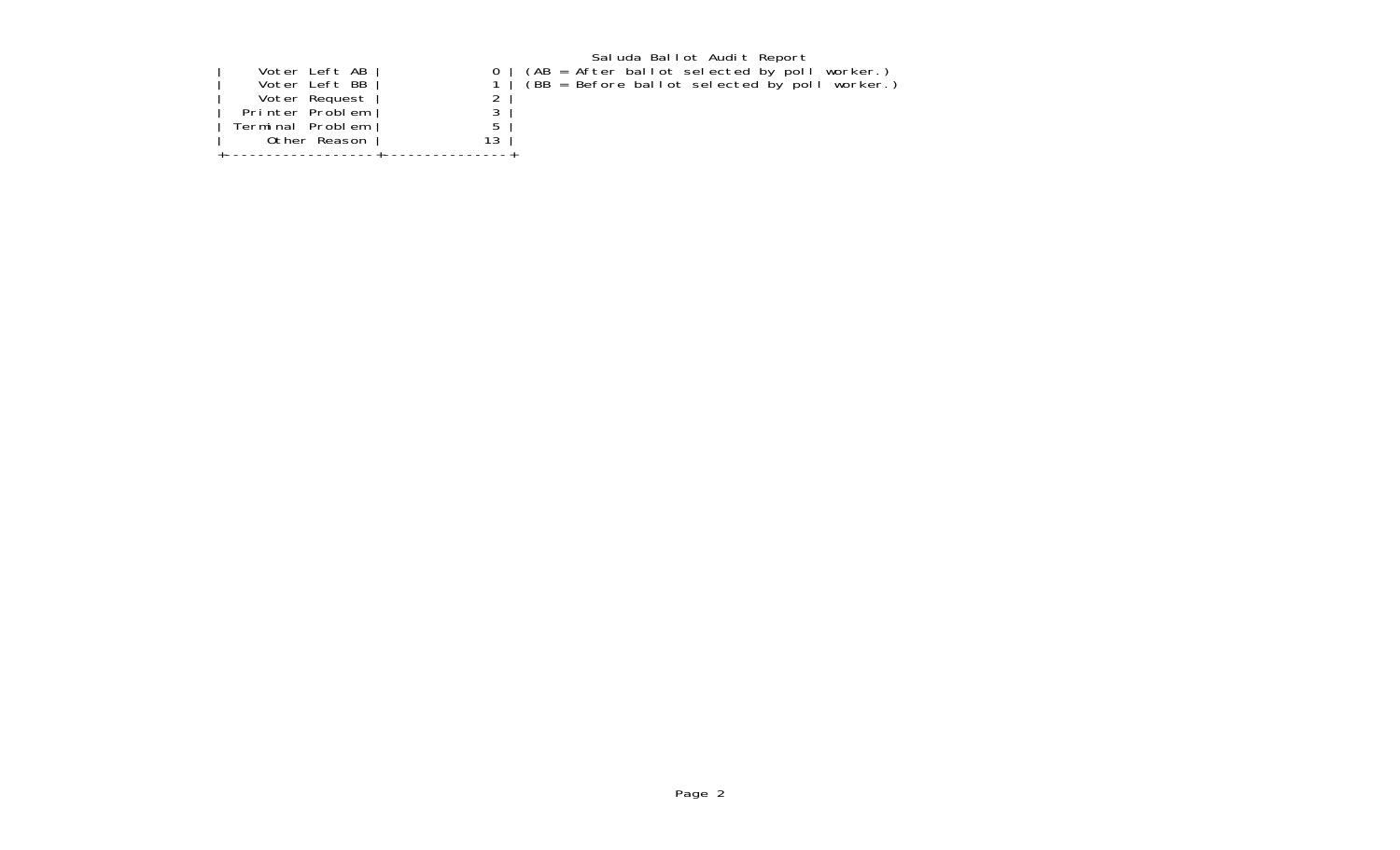Saluda Vote Level Audit Report

## Saluda Vote Audi†

| Precinct Number / Name |                    |       |             |             |                |              |                |                                     |          |  |
|------------------------|--------------------|-------|-------------|-------------|----------------|--------------|----------------|-------------------------------------|----------|--|
| 0ffi ce                | Candi date         | Party | Total       | Optical     | i Vo           | Flash        | i Vo           | Del tal                             | Comments |  |
| 0001 Centenni al       |                    |       |             |             |                |              |                |                                     |          |  |
| President              | Michele Bachmann   |       | $\mathbf 0$ | $\mathbf 0$ | $\overline{O}$ |              |                | 0 * No Audit Data expected or found |          |  |
| Presi dent             | Herman Cain        |       | $\Omega$    | $\mathbf 0$ | $\Omega$       |              |                | 0 * No Audit Data expected or found |          |  |
| Presi dent             | Newt Gingrich      |       | 58          | $\Omega$    | 58             | 0            | 58             |                                     |          |  |
| Presi dent             | Jon Huntsman       |       | $\Omega$    | 0           | $\Omega$       |              |                | * No Audit Data expected or found   |          |  |
| Presi dent             | Gary Johnson       |       |             | 0           | $\Omega$       | 0            |                | * No Audit Data expected or found   |          |  |
| Presi dent             | Ron Paul           |       |             | $\Omega$    | 9              |              |                |                                     |          |  |
| Presi dent             | Rick Perry         |       |             | 0           |                | 0            | $\overline{1}$ | $\mathbf 0$                         |          |  |
| Presi dent             | Mitt Romney        |       | 28          | 0           | 28             | $\mathbf 0$  | 28             | $\Omega$                            |          |  |
| Presi dent             | Rick Santorum      |       | 19          | 0           | 19             | $\Omega$     | 19             | $\Omega$                            |          |  |
| 0002 Clyde             |                    |       |             |             |                |              |                |                                     |          |  |
| President              | Mi chel e Bachmann |       | 0           | 0           | $\Omega$       |              |                | 0 * No Audit Data expected or found |          |  |
| Presi dent             | Herman Cain        |       | $\Omega$    | $\mathbf 0$ | $\Omega$       |              |                | 0 * No Audit Data expected or found |          |  |
| Presi dent             | Newt Gingrich      |       | 24          | 0           | 24             | 0            | 24             |                                     |          |  |
| Presi dent             | Jon Huntsman       |       | $\Omega$    | 0           | $\Omega$       |              |                | 0 * No Audit Data expected or found |          |  |
| Presi dent             | Gary Johnson       |       | $\Omega$    | 0           | $\Omega$       |              |                | * No Audit Data expected or found   |          |  |
| Presi dent             | Ron Paul           |       | 12          | 0           | 12             | 0            | 12             |                                     |          |  |
| Presi dent             | Rick Perry         |       | 2           | $\Omega$    | 2              | $\Omega$     | $\overline{2}$ | $\Omega$                            |          |  |
| Presi dent             | Mitt Romney        |       | 16          | 0           | 16             | $\mathsf{O}$ | 16             | 0                                   |          |  |
| Presi dent             | Rick Santorum      |       | 26          | $\Omega$    | 26             | $\Omega$     | 26             | $\Omega$                            |          |  |
| 0003 Delmar            |                    |       |             |             |                |              |                |                                     |          |  |
| President              | Mi chel e Bachmann |       | $\mathbf 0$ | $\mathbf 0$ | $\mathbf 0$    |              |                | 0 * No Audit Data expected or found |          |  |
| Presi dent             | Herman Cain        |       | $\Omega$    | 0           | $\mathbf 0$    |              |                | 0 * No Audit Data expected or found |          |  |
| Presi dent             | Newt Gingrich      |       | 42          | 0           | 42             | 0            | 42             | $\Omega$                            |          |  |
| Presi dent             | Jon Huntsman       |       | $\Omega$    | 0           | 0              |              |                | 0 * No Audit Data expected or found |          |  |
| Presi dent             | Gary Johnson       |       | $\Omega$    | 0           | $\Omega$       |              |                | 0 * No Audit Data expected or found |          |  |
| Presi dent             | Ron Paul           |       | 16          | 0           | 16             | 0            | 16             | $\Omega$                            |          |  |
| Presi dent             | Rick Perry         |       | $\Omega$    | 0           | $\Omega$       |              |                | 0 * No Audit Data expected or found |          |  |
| Presi dent             | Mitt Romney        |       | 28          | $\Omega$    | 28             | 0            | 28             |                                     |          |  |
| President              | Rick Santorum      |       | 10          | 0           | 10             | $\mathbf 0$  | 10             | $\Omega$                            |          |  |
| 0005 Fruit Hill        |                    |       |             |             |                |              |                |                                     |          |  |
| Presi dent             | Michele Bachmann   |       | $\Omega$    | 0           | $\Omega$       |              |                | 0 * No Audit Data expected or found |          |  |
| Presi dent             | Herman Cain        |       | $\Omega$    | 0           | $\mathbf 0$    |              |                | 0 * No Audit Data expected or found |          |  |
| Presi dent             | Newt Gingrich      |       | 43          | $\Omega$    | 43             | 0            | 43             |                                     |          |  |
| Presi dent             | Jon Huntsman       |       | $\Omega$    | 0           | $\Omega$       |              |                | * No Audit Data expected or found   |          |  |
| Presi dent             | Gary Johnson       |       | $\Omega$    | O           | $\Omega$       |              |                | 0 * No Audit Data expected or found |          |  |
| Presi dent             | Ron Paul           |       | 10          | 0           | 10             |              | 10             |                                     |          |  |
| Presi dent             | Rick Perry         |       | $\Omega$    | 0           | $\Omega$       |              |                | 0 * No Audit Data expected or found |          |  |
| Presi dent             | Mitt Romney        |       | 18          | 0           | 18             | 0            | 18             |                                     |          |  |
| Presi dent             | Rick Santorum      |       |             | $\Omega$    |                | $\Omega$     |                | $\Omega$                            |          |  |
| 0006 Higgins-Zoar      |                    |       |             |             |                |              |                |                                     |          |  |
| President              | Michele Bachmann   |       | 0           | $\mathbf 0$ | $\mathbf 0$    |              |                | 0 * No Audit Data expected or found |          |  |

Page 1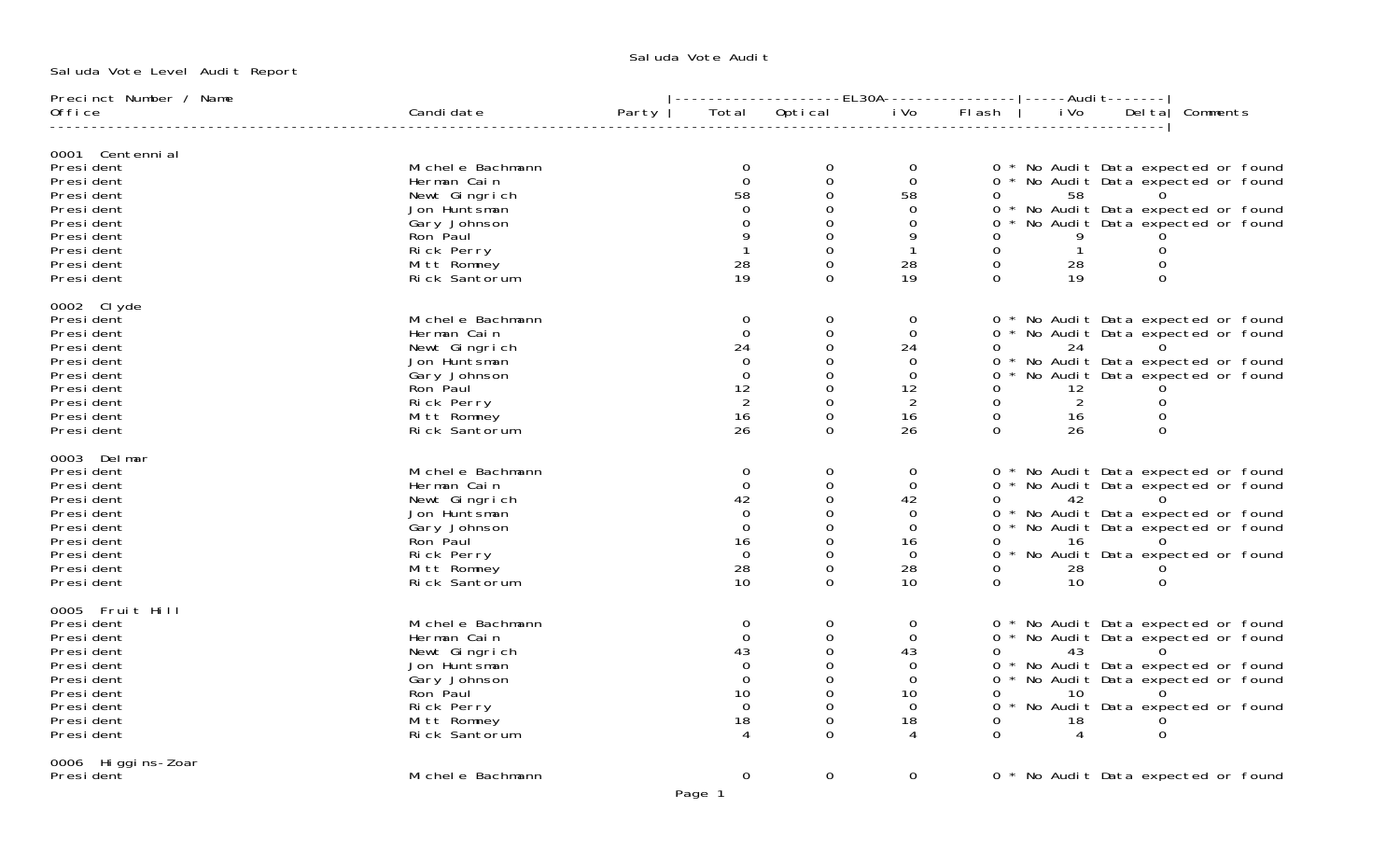|                                                                                                                                              |                                                                                                                                              | Sal uda Vote Audit                                              |                                                       |                                                         |                                                                                                                                                                                           |
|----------------------------------------------------------------------------------------------------------------------------------------------|----------------------------------------------------------------------------------------------------------------------------------------------|-----------------------------------------------------------------|-------------------------------------------------------|---------------------------------------------------------|-------------------------------------------------------------------------------------------------------------------------------------------------------------------------------------------|
| Presi dent<br>Presi dent<br>Presi dent<br>Presi dent<br>Presi dent<br>Presi dent<br>President<br>Presi dent                                  | Herman Cain<br>Newt Gingrich<br>Jon Huntsman<br>Gary Johnson<br>Ron Paul<br>Rick Perry<br>Mitt Romney<br>Rick Santorum                       | 60<br>$\Omega$<br>18<br>2<br>16<br>12                           | 0<br>0<br>0<br>0<br>0<br>0<br>0<br>0                  | 60<br>$\Omega$<br>0<br>18<br>$\overline{2}$<br>16<br>12 | 0<br>0<br>60<br>$\Omega$<br>0<br>No Audit Data expected or found<br>0<br>No Audit Data expected or found<br>0<br>18<br>0<br>2<br>0<br>0<br>16<br>12<br>0<br>$\Omega$                      |
| 0007 Holly<br>Presi dent<br>Presi dent<br>Presi dent<br>Presi dent<br>Presi dent<br>Presi dent<br>Presi dent<br>Presi dent<br>Presi dent     | Mi chel e Bachmann<br>Herman Cain<br>Newt Gingrich<br>Jon Huntsman<br>Gary Johnson<br>Ron Paul<br>Rick Perry<br>Mitt Romney<br>Rick Santorum | 0<br>2<br>123<br>$\Omega$<br>39<br>67<br>82                     | 0<br>$\mathbf 0$<br>0<br>0<br>0<br>0<br>0<br>$\Omega$ | 0<br>2<br>123<br>0<br>39<br>67<br>82                    | No Audit Data expected or found<br>0<br>0<br>123<br>0<br>No Audit Data expected or found<br>0<br>39<br>0<br>67<br>82<br>0                                                                 |
| 0008 Hollywood<br>Presi dent<br>Presi dent<br>Presi dent<br>Presi dent<br>Presi dent<br>Presi dent<br>Presi dent<br>Presi dent<br>Presi dent | Mi chel e Bachmann<br>Herman Cain<br>Newt Gingrich<br>Jon Huntsman<br>Gary Johnson<br>Ron Paul<br>Rick Perry<br>Mitt Romney<br>Rick Santorum | $\overline{2}$<br>188<br>$\Omega$<br>$\Omega$<br>40<br>86<br>62 | 0<br>0<br>0<br>0<br>0<br>0<br>0<br>$\Omega$           | 188<br>0<br>0<br>40<br>86<br>62                         | 0<br>Ω<br>$\Omega$<br>188<br>0<br>No Audit Data expected or found<br>No Audit Data expected or found<br>0<br>40<br>0<br>0<br>0<br>86<br>62<br>$\Omega$<br>0                               |
| 0009 Hol stons<br>Presi dent<br>Presi dent<br>Presi dent<br>Presi dent<br>Presi dent<br>Presi dent<br>Presi dent<br>Presi dent<br>Presi dent | Mi chel e Bachmann<br>Herman Cain<br>Newt Gingrich<br>Jon Huntsman<br>Gary Johnson<br>Ron Paul<br>Rick Perry<br>Mitt Romney<br>Rick Santorum | 0<br>69<br>$\Omega$<br>$\Omega$<br>13<br>49<br>29               | 0<br>0<br>0<br>0<br>0<br>0<br>0<br>$\Omega$           | 0<br>69<br>0<br>$\Omega$<br>13<br>49<br>29              | No Audit Data expected or found<br>0<br>0<br>69<br>0<br>No Audit Data expected or found<br>0<br>0<br>No Audit Data expected or found<br>13<br>0<br>0<br>49<br>29<br>$\Omega$<br>0         |
| 0010 Mayson<br>Presi dent<br>Presi dent<br>President<br>Presi dent<br>President<br>Presi dent<br>Presi dent<br>Presi dent<br>Presi dent      | Mi chel e Bachmann<br>Herman Cain<br>Newt Gingrich<br>Jon Huntsman<br>Gary Johnson<br>Ron Paul<br>Rick Perry<br>Mitt Romney<br>Rick Santorum | 0<br>$\Omega$<br>55<br>21<br>20                                 | 0<br>0<br>0<br>$\Omega$                               | $\mathbf 0$<br>$\Omega$<br>55<br>$\Omega$<br>21<br>20   | 0 * No Audit Data expected or found<br>No Audit Data expected or found<br>0<br>55<br>$\Omega$<br>No Audit Data expected or found<br>No Audit Data expected or found<br>21<br>20<br>0<br>0 |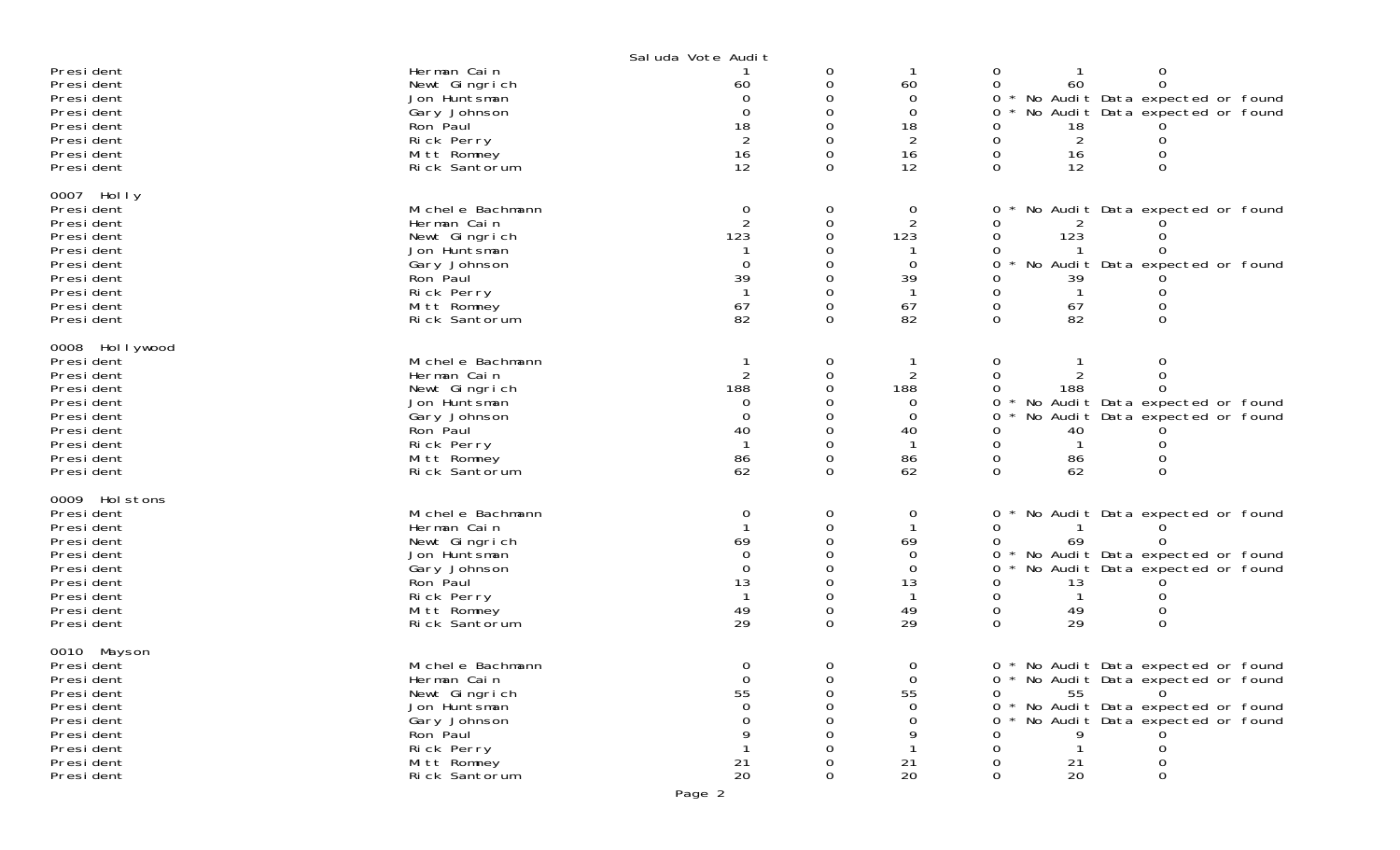## Saluda Vote Audi†

| 0012 Mt. Willing                 |                               |                             |                      |                      |                                                                         |  |
|----------------------------------|-------------------------------|-----------------------------|----------------------|----------------------|-------------------------------------------------------------------------|--|
| Presi dent                       | Mi chel e Bachmann            | $\boldsymbol{0}$            | 0                    | 0                    | 0 * No Audit Data expected or found                                     |  |
| Presi dent                       | Herman Cain                   | $\overline{O}$              | $\mathbf 0$          | $\overline{0}$       | No Audit Data expected or found<br>0 *                                  |  |
| President<br>Presi dent          | Newt Gingrich<br>Jon Huntsman | 35<br>$\Omega$              | $\Omega$<br>$\Omega$ | 35<br>$\Omega$       | 0<br>35<br>$0 *$<br>No Audit Data expected or found                     |  |
| Presi dent                       | Gary Johnson                  | $\Omega$                    | $\Omega$             | $\Omega$             | No Audit Data expected or found<br>$\Omega$                             |  |
| Presi dent                       | Ron Paul                      | 3                           | 0                    | 3                    | 0<br>3                                                                  |  |
| Presi dent                       | Rick Perry                    | $\Omega$                    | $\Omega$             | 0                    | ∩ *<br>No Audit Data expected or found                                  |  |
| President                        | Mitt Romney                   | 5                           | 0                    | 5                    | 0                                                                       |  |
| President                        | Rick Santorum                 | $\overline{7}$              | $\Omega$             | 7                    | $\Omega$<br>7<br>$\Omega$                                               |  |
| 0013 Pleasant Cross              |                               |                             |                      |                      |                                                                         |  |
| Presi dent                       | Mi chel e Bachmann            | 0                           | 0                    | $\mathbf 0$          | No Audit Data expected or found<br>0                                    |  |
| Presi dent                       | Herman Cain                   | $\Omega$                    | $\mathbf 0$          | $\Omega$             | No Audit Data expected or found<br>0 *                                  |  |
| Presi dent                       | Newt Gingrich                 | 22                          | $\Omega$             | 22                   | 0<br>22                                                                 |  |
| Presi dent                       | Jon Huntsman                  | $\Omega$                    | $\Omega$             | $\Omega$             | $0 *$<br>No Audit Data expected or found                                |  |
| President                        | Gary Johnson                  | ∩                           | $\Omega$             | 0                    | 0<br>No Audit Data expected or found                                    |  |
| Presi dent                       | Ron Paul                      | $\Omega$                    | 0<br>$\Omega$        |                      | 0<br>$0 *$                                                              |  |
| Presi dent<br>Presi dent         | Rick Perry<br>Mitt Romney     | $\boldsymbol{\vartriangle}$ | 0                    | 0<br>4               | No Audit Data expected or found<br>0<br>4                               |  |
| Presi dent                       | Rick Santorum                 | 10                          | $\Omega$             | 10                   | $\Omega$<br>10<br>$\Omega$                                              |  |
|                                  |                               |                             |                      |                      |                                                                         |  |
| 0014 Pleasant Grove<br>President | Mi chel e Bachmann            | $\mathbf 0$                 | 0                    | $\mathbf 0$          | 0                                                                       |  |
| President                        | Herman Cain                   | $\Omega$                    | $\mathbf 0$          | $\Omega$             | No Audit Data expected or found<br>No Audit Data expected or found<br>0 |  |
| Presi dent                       | Newt Gingrich                 | 87                          | 0                    | 87                   | 0<br>87                                                                 |  |
| Presi dent                       | Jon Huntsman                  | $\Omega$                    | $\Omega$             | 0                    | 0<br>No Audit Data expected or found                                    |  |
| Presi dent                       | Gary Johnson                  |                             | $\Omega$             | $\mathbf 1$          | 0                                                                       |  |
| President                        | Ron Paul                      | 26                          | $\Omega$             | 26                   | 26<br>0                                                                 |  |
| Presi dent                       | Rick Perry                    | $\Omega$                    | $\Omega$             | $\Omega$             | $\Omega$<br>No Audit Data expected or found                             |  |
| Presi dent                       | Mitt Romney                   | 69                          | $\mathbf 0$          | 69                   | 0<br>69                                                                 |  |
| Presi dent                       | Rick Santorum                 | 32                          | $\Omega$             | 32                   | 32<br>0<br>$\Omega$                                                     |  |
| 0015 Richland                    |                               |                             |                      |                      |                                                                         |  |
| President                        | Mi chel e Bachmann            | $\mathbf 0$                 | $\mathbf 0$          | $\mathbf 0$          | No Audit Data expected or found<br>$\Omega$                             |  |
| President                        | Herman Cain                   | $\mathbf{0}$<br>77          | $\mathbf 0$          | $\overline{0}$<br>77 | $0 *$<br>No Audit Data expected or found                                |  |
| Presi dent<br>Presi dent         | Newt Gingrich<br>Jon Huntsman | $\Omega$                    | $\Omega$<br>$\Omega$ | $\Omega$             | 0<br>77<br>No Audit Data expected or found<br>0                         |  |
| Presi dent                       | Gary Johnson                  | $\Omega$                    | $\Omega$             | $\Omega$             | No Audit Data expected or found<br>$\Omega$                             |  |
| Presi dent                       | Ron Paul                      | 5                           | $\Omega$             | 5                    | 0<br>.5                                                                 |  |
| President                        | Rick Perry                    |                             | $\Omega$             |                      | $\Omega$<br>0                                                           |  |
| President                        | Mitt Romney                   | 28                          | $\mathbf 0$          | 28                   | 0<br>28<br>0                                                            |  |
| Presi dent                       | Rick Santorum                 | 24                          | $\Omega$             | 24                   | $\Omega$<br>$\Omega$<br>24                                              |  |
| 0016 Ridge Spring - Monetta      |                               |                             |                      |                      |                                                                         |  |
| Presi dent                       | Mi chel e Bachmann            | $\mathbf 0$                 | 0                    | 0                    | No Audit Data expected or found<br>0                                    |  |
| Presi dent                       | Herman Cain                   |                             | $\Omega$             | 3                    | $\Omega$                                                                |  |
| Presi dent                       | Newt Gingrich                 | 56                          | $\Omega$             | 56                   | <sup>o</sup><br>56                                                      |  |
| Presi dent                       | Jon Huntsman                  | $\Omega$                    | $\Omega$             | $\Omega$             | No Audit Data expected or found<br>0                                    |  |
| Presi dent<br>Presi dent         | Gary Johnson<br>Ron Paul      | $\Omega$<br>17              | $\Omega$<br>$\Omega$ | $\Omega$<br>17       | No Audit Data expected or found<br>0<br>0<br>17<br>$\Omega$             |  |
|                                  |                               |                             |                      |                      |                                                                         |  |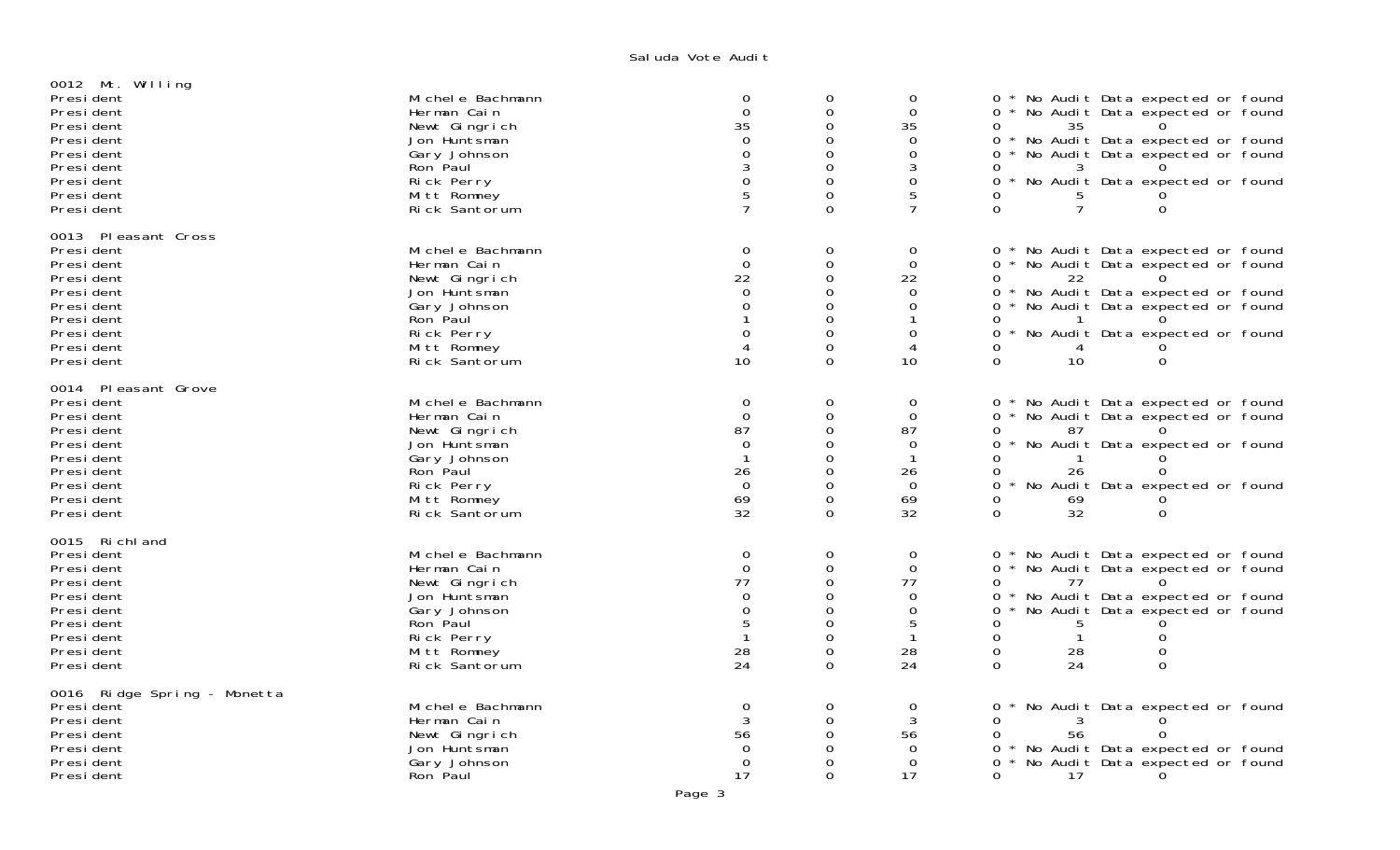|                                                                                                                                                  |                                                                                                                                              | Sal uda Vote Audit                                                              |                                           |                                                                          |                                                                                                                                                                                                                                                                         |
|--------------------------------------------------------------------------------------------------------------------------------------------------|----------------------------------------------------------------------------------------------------------------------------------------------|---------------------------------------------------------------------------------|-------------------------------------------|--------------------------------------------------------------------------|-------------------------------------------------------------------------------------------------------------------------------------------------------------------------------------------------------------------------------------------------------------------------|
| Presi dent<br>Presi dent<br>Presi dent                                                                                                           | Rick Perry<br>Mitt Romney<br>Rick Santorum                                                                                                   | 0<br>29<br>18                                                                   | 0<br>0<br>$\Omega$                        | $\overline{0}$<br>29<br>18                                               | No Audit Data expected or found<br>0<br>0<br>29<br>18<br>$\Omega$<br>$\Omega$                                                                                                                                                                                           |
| 0017 Sal uda NO. 1<br>Presi dent<br>Presi dent<br>President<br>Presi dent<br>Presi dent<br>Presi dent<br>Presi dent<br>Presi dent<br>Presi dent  | Mi chel e Bachmann<br>Herman Cain<br>Newt Gingrich<br>Jon Huntsman<br>Gary Johnson<br>Ron Paul<br>Rick Perry<br>Mitt Romney<br>Rick Santorum | 0<br>$\Omega$<br>51<br>$\Omega$<br>$\Omega$<br>15<br>$\overline{0}$<br>24<br>19 | 0<br>0<br>0<br>0<br>0<br>0<br>0<br>0      | 0<br>$\mathbf 0$<br>51<br>$\Omega$<br>0<br>15<br>$\mathbf 0$<br>24<br>19 | No Audit Data expected or found<br>0<br>0<br>No Audit Data expected or found<br>51<br>0<br>No Audit Data expected or found<br>0<br>No Audit Data expected or found<br>0<br>15<br>0<br>No Audit Data expected or found<br>0<br>24<br>0<br>19<br>0<br>$\Omega$            |
| 0018 Sal uda NO. 2<br>Presi dent<br>Presi dent<br>Presi dent<br>Presi dent<br>Presi dent<br>Presi dent<br>Presi dent<br>Presi dent<br>Presi dent | Mi chel e Bachmann<br>Herman Cain<br>Newt Gingrich<br>Jon Huntsman<br>Gary Johnson<br>Ron Paul<br>Rick Perry<br>Mitt Romney<br>Rick Santorum | 0<br>134<br>$\Omega$<br>16<br>$\overline{0}$<br>71<br>26                        | 0<br>0<br>0<br>O<br>0<br>0<br>0<br>0<br>0 | $\mathbf 0$<br>134<br>0<br>16<br>$\overline{0}$<br>71<br>26              | No Audit Data expected or found<br>0<br>0<br>0<br>134<br>No Audit Data expected or found<br>0<br>16<br>No Audit Data expected or found<br>0<br>71<br>0<br>26<br>$\Omega$<br>$\Omega$                                                                                    |
| 0019 Sardis<br>Presi dent<br>Presi dent<br>Presi dent<br>President<br>Presi dent<br>Presi dent<br>President<br>Presi dent<br>Presi dent          | Mi chel e Bachmann<br>Herman Cain<br>Newt Gingrich<br>Jon Huntsman<br>Gary Johnson<br>Ron Paul<br>Rick Perry<br>Mitt Romney<br>Rick Santorum | 0<br>$\Omega$<br>56<br>-1<br>$\Omega$<br>22<br>$\mathbf{1}$<br>42<br>36         | 0<br>0<br>0<br>0<br>0<br>0<br>0<br>0      | 0<br>0<br>56<br>0<br>22<br>-1<br>42<br>36                                | No Audit Data expected or found<br>0<br>No Audit Data expected or found<br>0<br>56<br>0<br>0<br>No Audit Data expected or found<br>0<br>22<br>0<br>42<br>36<br>$\Omega$<br>0                                                                                            |
| 0020 Ward<br>Presi dent<br>Presi dent<br>Presi dent<br>Presi dent<br>Presi dent<br>Presi dent<br>Presi dent<br>Presi dent<br>Presi dent          | Mi chel e Bachmann<br>Herman Cain<br>Newt Gingrich<br>Jon Huntsman<br>Gary Johnson<br>Ron Paul<br>Rick Perry<br>Mitt Romney<br>Rick Santorum | 0<br>$\Omega$<br>46<br>$\mathbf 0$<br>13<br>16                                  | 0<br>0<br>0<br>0<br>0<br>0                | 0<br>0<br>46<br>0<br>$\mathbf 0$<br>13<br>16                             | No Audit Data expected or found<br>$\mathbf{O}$<br>0 * No Audit Data expected or found<br>46<br>No Audit Data expected or found<br>0<br>No Audit Data expected or found<br>0<br>$\Omega$<br>6<br>No Audit Data expected or found<br>0<br>0<br>13<br>16<br>0<br>$\Omega$ |
| 0750 Absentee<br>Presi dent<br>Presi dent<br>Presi dent                                                                                          | Mi chel e Bachmann<br>Herman Cain<br>Newt Gingrich                                                                                           | 0<br>$\mathbf 0$<br>40                                                          | 0<br>0<br>3                               | 0<br>$\overline{0}$<br>37                                                | * No Audit Data expected or found<br>0<br>No Audit Data expected or found<br>37<br>$\Omega$                                                                                                                                                                             |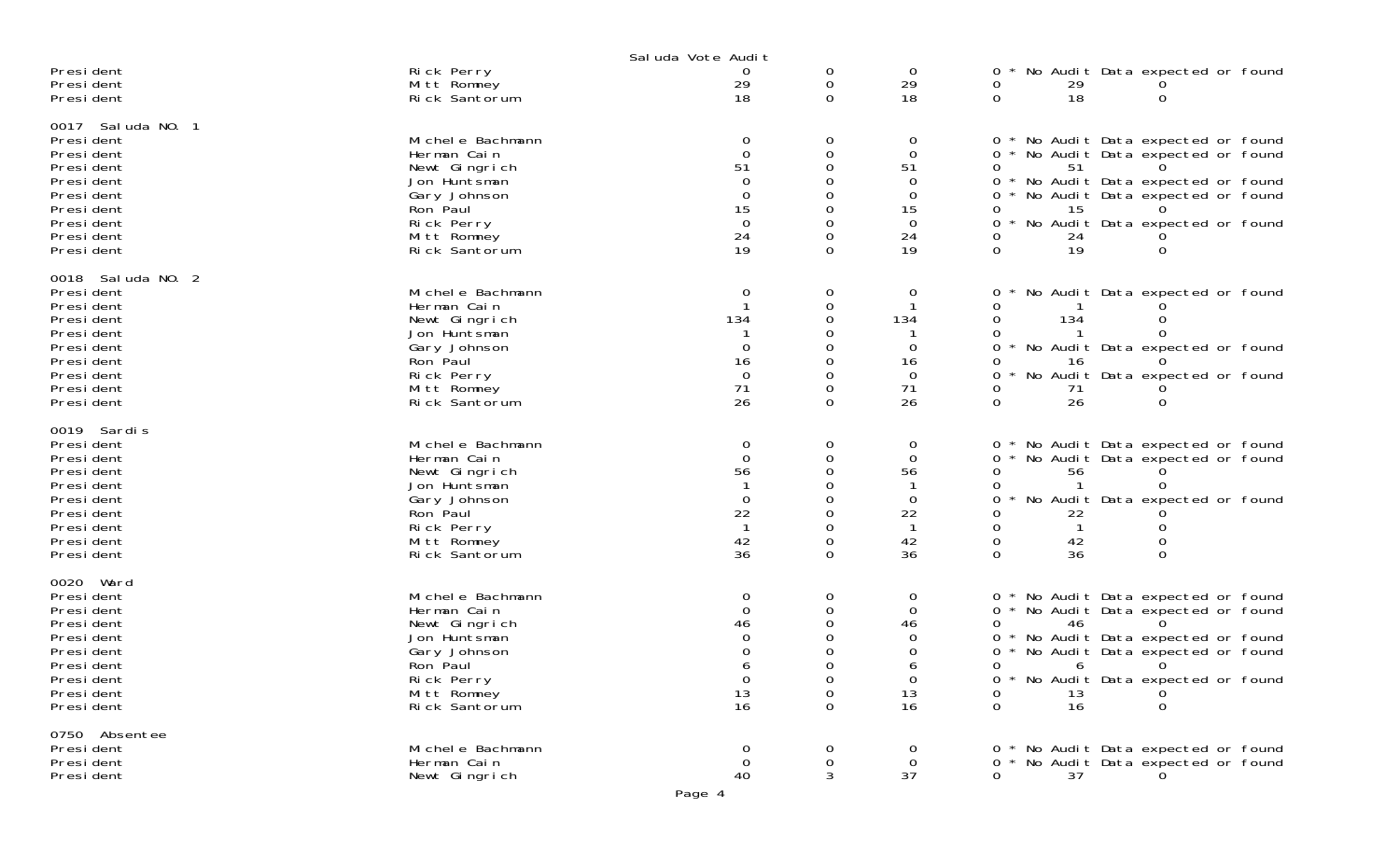|                                                                                                                                    |                                                                                                                                              | Sal uda Vote Audit                                                                                 |                                                                                                                               |                                                                                 |                                                                                                                                                                                                                                                                                                                                            |
|------------------------------------------------------------------------------------------------------------------------------------|----------------------------------------------------------------------------------------------------------------------------------------------|----------------------------------------------------------------------------------------------------|-------------------------------------------------------------------------------------------------------------------------------|---------------------------------------------------------------------------------|--------------------------------------------------------------------------------------------------------------------------------------------------------------------------------------------------------------------------------------------------------------------------------------------------------------------------------------------|
| Presi dent<br>President<br>President<br>President<br>Presi dent<br>President                                                       | Jon Huntsman<br>Gary Johnson<br>Ron Paul<br>Rick Perry<br>Mitt Romney<br>Rick Santorum                                                       | 0<br>0<br>$\overline{c}$<br>$\mathbf{3}$<br>18<br>7                                                | 0<br>$\mathsf{O}\xspace$<br>$\mathbf 0$<br>$\mathsf{O}\xspace$<br>$\overline{2}$                                              | 0<br>0<br>$\overline{2}$<br>$\sqrt{3}$<br>17<br>5                               | No Audit Data expected or found<br>$\Omega$<br>No Audit Data expected or found<br>0<br>0<br>2<br>3<br>$\overline{0}$<br>$\mathbf{O}$<br>$\mathbf 0$<br>17<br>$\mathbf 0$<br>$\mathbf 0$<br>5<br>$\Omega$                                                                                                                                   |
| 0800 Emergency<br>Presi dent<br>President<br>Presi dent                                                                            | Mi chel e Bachmann<br>Herman Cain<br>Newt Gingrich                                                                                           | 0<br>$\mathsf{O}\xspace$<br>$\mathbf{1}$                                                           | $\mathbf 0$<br>$\mathsf{O}\xspace$<br>$\mathbf{1}$                                                                            | 0<br>$\mathsf{O}$<br>$\overline{0}$                                             | 0 * No Audit Data expected or found<br>0 * No Audit Data expected or found<br>0 * All votes cast for this candidate<br>* in this precient are optical.<br>* No Audit Data for optical.                                                                                                                                                     |
| Presi dent<br>Presi dent<br>President                                                                                              | Jon Huntsman<br>Gary Johnson<br>Ron Paul                                                                                                     | 0<br>$\mathsf{O}\xspace$                                                                           | $\mathsf{O}\xspace$<br>$\mathsf{O}\xspace$<br>1                                                                               | 0<br>$\mathbf 0$<br>$\mathbf 0$                                                 | 0 * No Audit Data expected or found<br>0 * No Audit Data expected or found<br>0 * All votes cast for this candidate<br>* in this precient are optical.<br>* No Audit Data for optical.                                                                                                                                                     |
| President<br>Presi dent                                                                                                            | Rick Perry<br>Mitt Romney                                                                                                                    | 0<br>$\overline{2}$                                                                                | $\mathbf 0$<br>$\overline{2}$                                                                                                 | 0<br>$\Omega$                                                                   | 0 * No Audit Data expected or found<br>0 * All votes cast for this candidate<br>* in this precient are optical.<br>* No Audit Data for optical.                                                                                                                                                                                            |
| Presi dent                                                                                                                         | Rick Santorum                                                                                                                                | $\Omega$                                                                                           | $\mathbf 0$                                                                                                                   | $\mathbf 0$                                                                     | 0 * No Audit Data expected or found                                                                                                                                                                                                                                                                                                        |
| 0850 Failsafe<br>President<br>President<br>President<br>President<br>President<br>President<br>President<br>President<br>President | Mi chel e Bachmann<br>Herman Cain<br>Newt Gingrich<br>Jon Huntsman<br>Gary Johnson<br>Ron Paul<br>Rick Perry<br>Mitt Romney<br>Rick Santorum | 0<br>0<br>0<br>$\mathbf 0$<br>$\Omega$<br>$\overline{2}$<br>$\mathbf 0$<br>$\mathbf 0$<br>$\Omega$ | 0<br>0<br>$\mathbf 0$<br>$\mathsf{O}\xspace$<br>$\Omega$<br>$\mathbf 0$<br>$\mathbf 0$<br>$\mathsf{O}\xspace$<br>$\mathbf{O}$ | 0<br>0<br>0<br>0<br>$\Omega$<br>$\overline{2}$<br>$\mathsf{O}$<br>0<br>$\Omega$ | 0 * No Audit Data expected or found<br>0 * No Audit Data expected or found<br>0 * No Audit Data expected or found<br>0 * No Audit Data expected or found<br>0 * No Audit Data expected or found<br>$\Omega$<br>2<br>0 * No Audit Data expected or found<br>No Audit Data expected or found<br>$0 *$<br>0 * No Audit Data expected or found |
| 0900 Provi si onal<br>President<br>President<br>President                                                                          | Mi chel e Bachmann<br>Herman Cain<br>Newt Gingrich                                                                                           | 0<br>$\mathsf{O}\xspace$<br>$\mathbf{1}$                                                           | $\mathbf 0$<br>$\mathsf{O}\xspace$<br>$\mathbf{1}$                                                                            | 0<br>$\Omega$<br>$\mathbf 0$                                                    | 0 * No Audit Data expected or found<br>0 * No Audit Data expected or found<br>0 * All votes cast for this candidate<br>* in this precient are optical.<br>* No Audit Data for optical.                                                                                                                                                     |
| Presi dent<br>President<br>President<br>Presi dent                                                                                 | Jon Huntsman<br>Gary Johnson<br>Ron Paul<br>Rick Perry                                                                                       | 0<br>0<br>$\boldsymbol{0}$                                                                         | $\mathbf 0$<br>$\mathbf 0$<br>$\mbox{O}$<br>$\mathbf{1}$                                                                      | 0<br>0<br>$\Omega$<br>$\Omega$                                                  | 0 * No Audit Data expected or found<br>0 * No Audit Data expected or found<br>0 * No Audit Data expected or found<br>0 * All votes cast for this candidate<br>* in this precient are optical.<br>* No Audit Data for optical.                                                                                                              |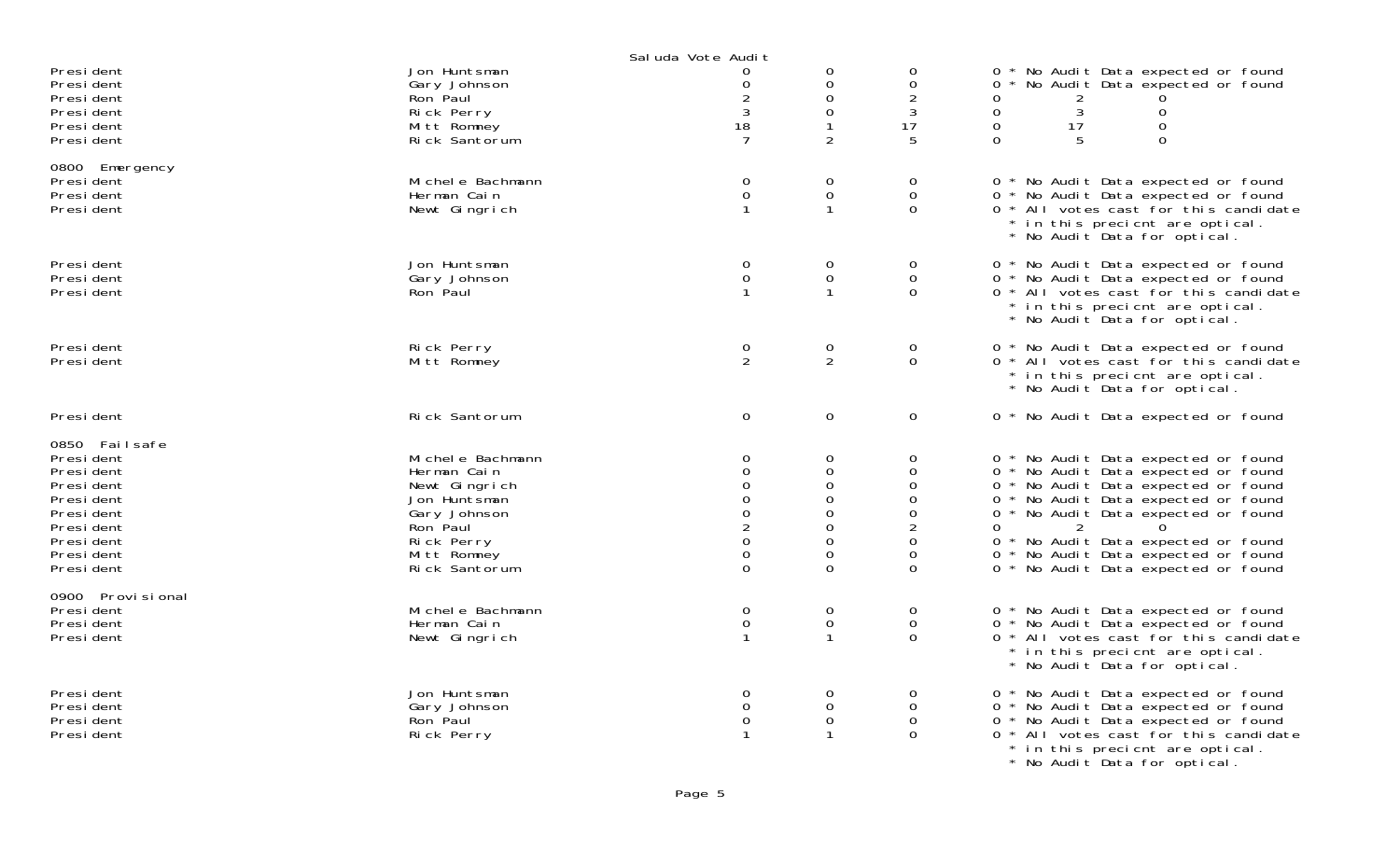|                                   |                  | Sal uda Vote Audit |             |   |                                                                                                            |
|-----------------------------------|------------------|--------------------|-------------|---|------------------------------------------------------------------------------------------------------------|
| President                         | Mitt Romney      |                    |             | 0 | $0 * All$ votes cast for this candidate<br>* in this precient are optical.<br>* No Audit Data for optical. |
| President                         | Rick Santorum    |                    |             | 0 | 0 * All votes cast for this candidate<br>* in this precient are optical.<br>* No Audit Data for optical.   |
| 0950 Failsafe Provisional         |                  |                    |             |   |                                                                                                            |
| President                         | Michele Bachmann |                    | 0           |   | 0 * No Audit Data expected or found                                                                        |
| President                         | Herman Cain      |                    |             |   | 0 * No Audit Data expected or found                                                                        |
| President                         | Newt Gingrich    |                    |             |   | No Audit Data expected or found                                                                            |
| President                         | Jon Huntsman     |                    | 0           |   | No Audit Data expected or found                                                                            |
| President                         | Gary Johnson     |                    | 0           |   | No Audit Data expected or found                                                                            |
| Presi dent                        | Ron Paul         |                    |             |   | No Audit Data expected or found                                                                            |
| President                         | Rick Perry       |                    | 0           |   | No Audit Data expected or found                                                                            |
| President                         | Mitt Romney      |                    | $\mathbf 0$ |   | No Audit Data expected or found                                                                            |
| President                         | Rick Santorum    |                    | $\mathbf 0$ |   | No Audit Data expected or found                                                                            |
| There was no unmatched audit data |                  |                    |             |   |                                                                                                            |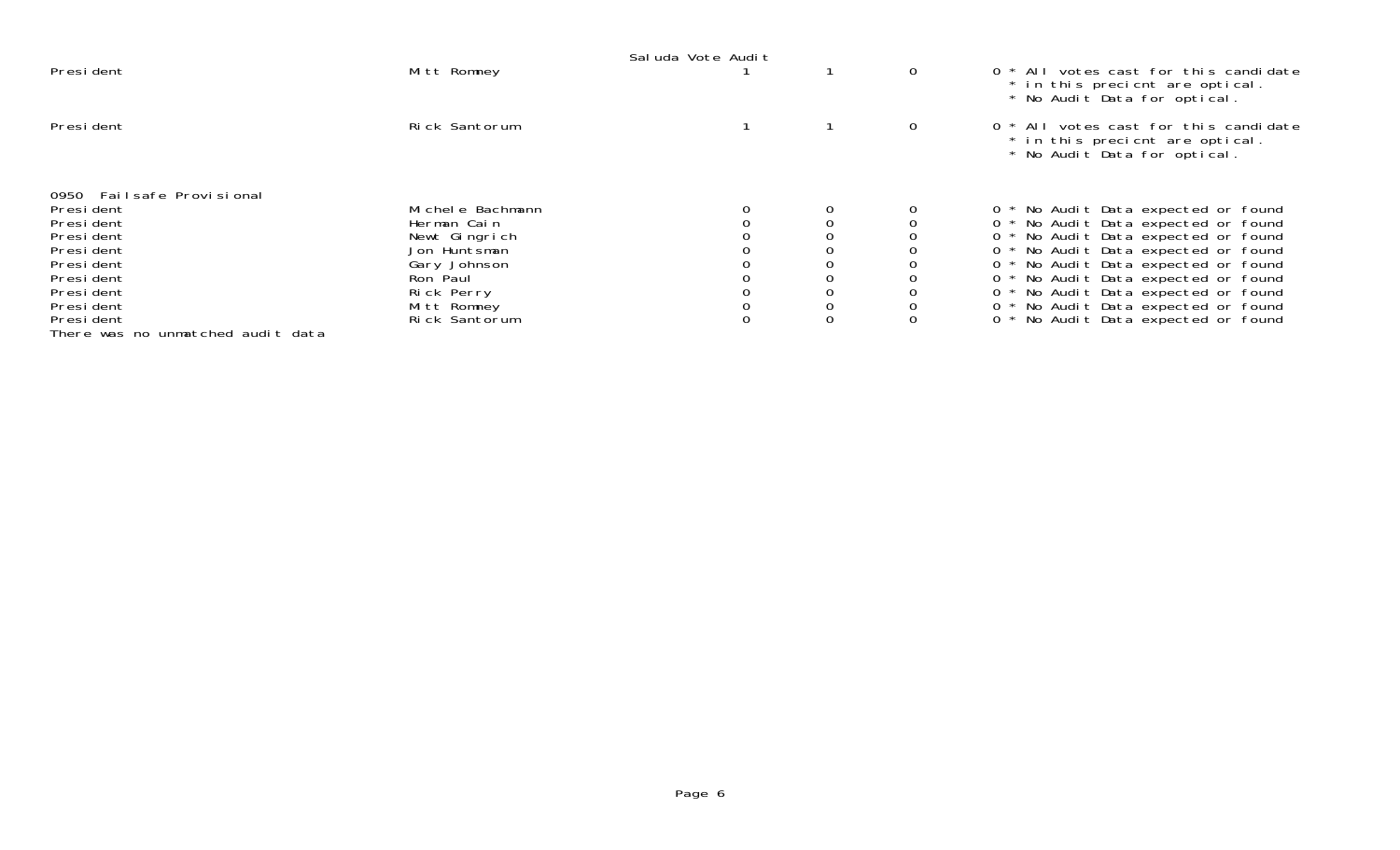## PEBUsed

## Saluda PEB Use Report

| Precinct             | PEBs Used | Comments |
|----------------------|-----------|----------|
| Centenni al          | 134904    |          |
| CI yde               | 135312    |          |
| Delmar               | 134762    |          |
| Fruit Hill           | 134202    |          |
| Hi ggi ns-Zoar       | 118805    |          |
| Hol I y              | 145106    |          |
| Hol I ywood          | 141069    |          |
| Holstons             | 124183    |          |
| Mayson               | 123124    |          |
| Mt. Willing          | 155194    |          |
| Pleasant Cross       | 147391    |          |
| Pleasant Grove       | 141197    |          |
| Ri chl and           | 118599    |          |
| Ridge Spring - Monet | 113473    |          |
| Saluda NO. 1         | 139312    |          |
| Sal uda NO. 2        | 150632    |          |
| Sardi s              | 151254    |          |
| Ward                 | 143823    |          |
| Absentee             | 134854    |          |
| Failsafe             | 134854    |          |

19 precincts processed